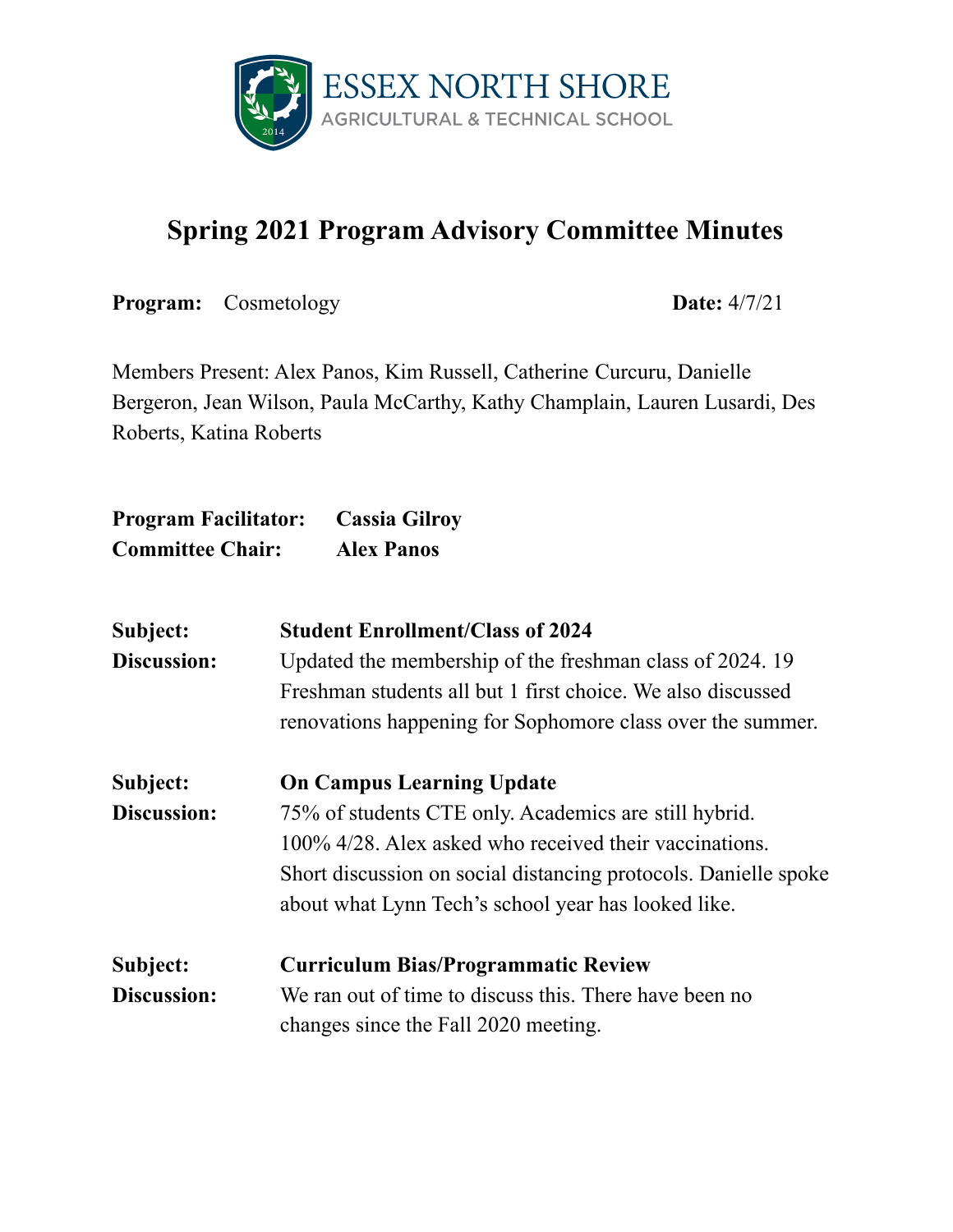

| Subject:    | <b>Senior Portfolio Showcase</b>                               |
|-------------|----------------------------------------------------------------|
| Discussion: | Discussed our review day is May 5th 8-11am. We have 9          |
|             | students presenting. 2 will be taking their licensing exam     |
|             | that day. Cassia will send out an email to confirm those who   |
|             | can attend. Digital portfolios this year so they will look     |
|             | a little different.                                            |
| Subject:    | <b>Employee Outlook/Industry Trends</b>                        |
| Discussion: | Discussion around social media, fashion hair color trends.     |
|             | Lots of education is virtually now as opposed to in person.    |
|             | Members use platforms such as Behind the Chair, Hair           |
|             | Brained. Teaming up for an AD campaign. Catherine is           |
|             | hoping to attend the inperson Premier Hair Show in Florida     |
|             | in October.                                                    |
| Subject:    | <b>Recommendations for Program</b>                             |
| Discussion: | None at this time                                              |
| Subject:    | <b>New Business</b>                                            |
| Discussion: | Catherine Curcuru wanted to discuss the relation to            |
|             | assisting and going right out onto the floor as a new licensed |
|             | stylist. Class 1 vs Class 2 in the past. We had a discussion   |
|             | around length of schooling, individual readiness and the       |
|             | business aspect of a cosmetologist. Should students be working |
|             | on commission or renting a suite space? Personal choice, level |
|             | of talent was discussed. The Career Tree video was shown and   |
|             | we all filled out the google form.                             |
|             |                                                                |